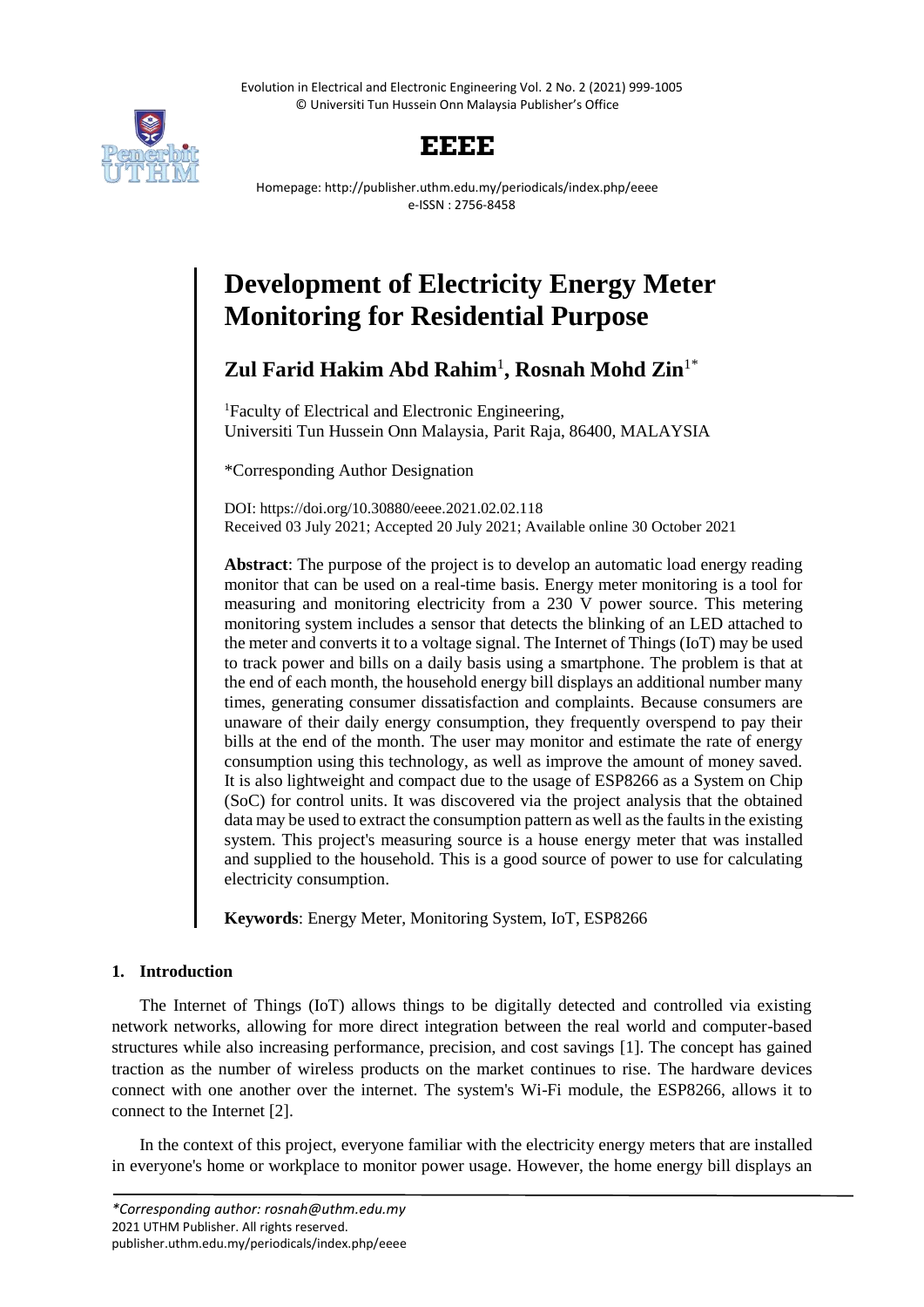extra number multiple times at the end of each month, causing consumer dissatisfaction and complaints. Because consumers are unaware of their daily energy consumption, they frequently overspend when it comes time to pay their bills at the end of the month. Additionally, consumers may utilize this initiative to educate themselves about their daily power usage and make changes to minimize consumption and save money. A smart energy monitoring system may assist users in monitoring and estimating energy consumption rates, as well as increasing savings[3,4]. Users will also be able to track their energy and bill on a daily basis using an Internet of Things (IoT) monitoring device.

The objectives of this research work are to develop an automated load energy reading monitor an immediate basis. Besides that, this project proposed to implement electricity monitoring and conduct an analysis of the data collected for energy usage and billing.

#### **2. Materials and Methods**

The materials and methods section, otherwise known as methodology, describes all the necessary information that is required to obtain the results of the study.

#### 2.1 Materials

There are a few procedures that must be followed in order to accomplish the project. The procedures are separated into sections, starting with detecting voltage signals at an energy meter, processing data, storing data on a cloud platform, and finally displaying the results.

The energy meter's LED blinks is converted into a voltage signal by the optical sensor, which acts as an interrupt. The interrupt process uses the voltage spikes created by the sensor to compute the unit usage. The NodeMCU acts as both a power source and a controller for the sensor. Connecting the sensor's output to the interrupt enabled pin counts the pulses. The computed unit is added to the previous unit in the cloud. The process is repeated for each new sensing.

The major hardware components in this project are as follows:

- i. ESP8266 WI-Fi microcontroller as the controller unit that receives information data from sensor.
- ii. TCRT5000 optical sensor used to detect blinking of LED is attached to the energy meter works as an interrupt, coverts into voltage signals.

#### 2.2 Methods

This project will through the process step by step, using a block diagaram to aid visualization. The block diagram in Figure 1 depicts how the energy meter monitoring from the energy meter will function.

The processor is built first when the controller is turned on. It connects to the wireless router using the provided SSID and password. After a successful IP address assignment, the energy meter monitoring system is internet enabled, allowing it to communicate consumption data over the internet.

Next, when the authorization procedure is finished using the internet passing method, the processor transmits the data to the cloud storage. The energy meter's LED blink is converted into a voltage signal by the optical sensor, which acts as an interrupt. The interrupt process uses the voltage spikes generated by the sensor to compute the unit usage. The computed unit is added to the previous unit in the cloud. The process is repeated for each new sensing.

The ESP8266 is set up and powered via a 5V battery bank. The ESP8266 functions as both a power source and a controller for the sensor. Connecting the sensor's output to the interrupt enabled pin counts the pulses. The sensor in this system is a high-sensitivity light-to-voltage optical converter with an integrated photodiode and a trans-impedance amplifier. The sensor has a rapid reaction time, allowing it to detect led pulses with pinpoint accuracy.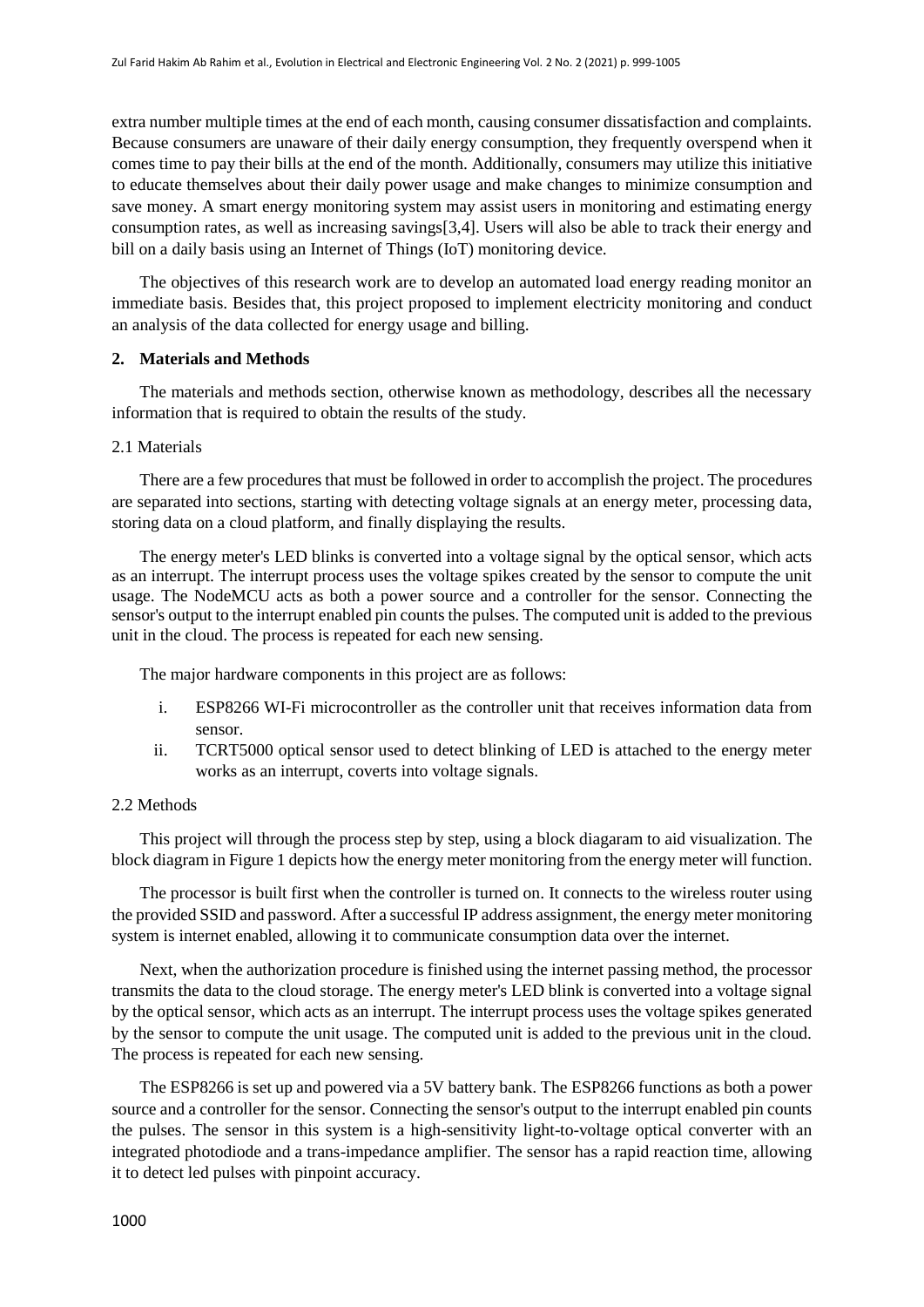

**Figure 1: Block diagram process of project**

## **3. Results and Discussion**

This section discusses the outcomes gained during the project, from the beginning to the end. This section also covers the hardware implementation and any issues that arose as a result of the project's completion.

#### 3.1 Results

The proposed system is now in implemented at the residential energy meter, allowing for real-time monitoring of energy consumption. Figure 2 shows the proposed system of electricity energy meter monitoring connection of the project.



**Figure 2: The proposed system of electricity energy meter monitoring connection**

Next, the optical sensor will take the count of LED blinks from the energy meter and convert it to a voltage signal that will be sent to the ESP8266 microcontroller, which will act as a controller unit. In the cloud, the calculated unit is added to the preceding unit. The data obtained is saved in Adafruit IO, and IFTTT sends the data to the user's email address. The hardware testing connection at the energy meter is shown in Figure 3.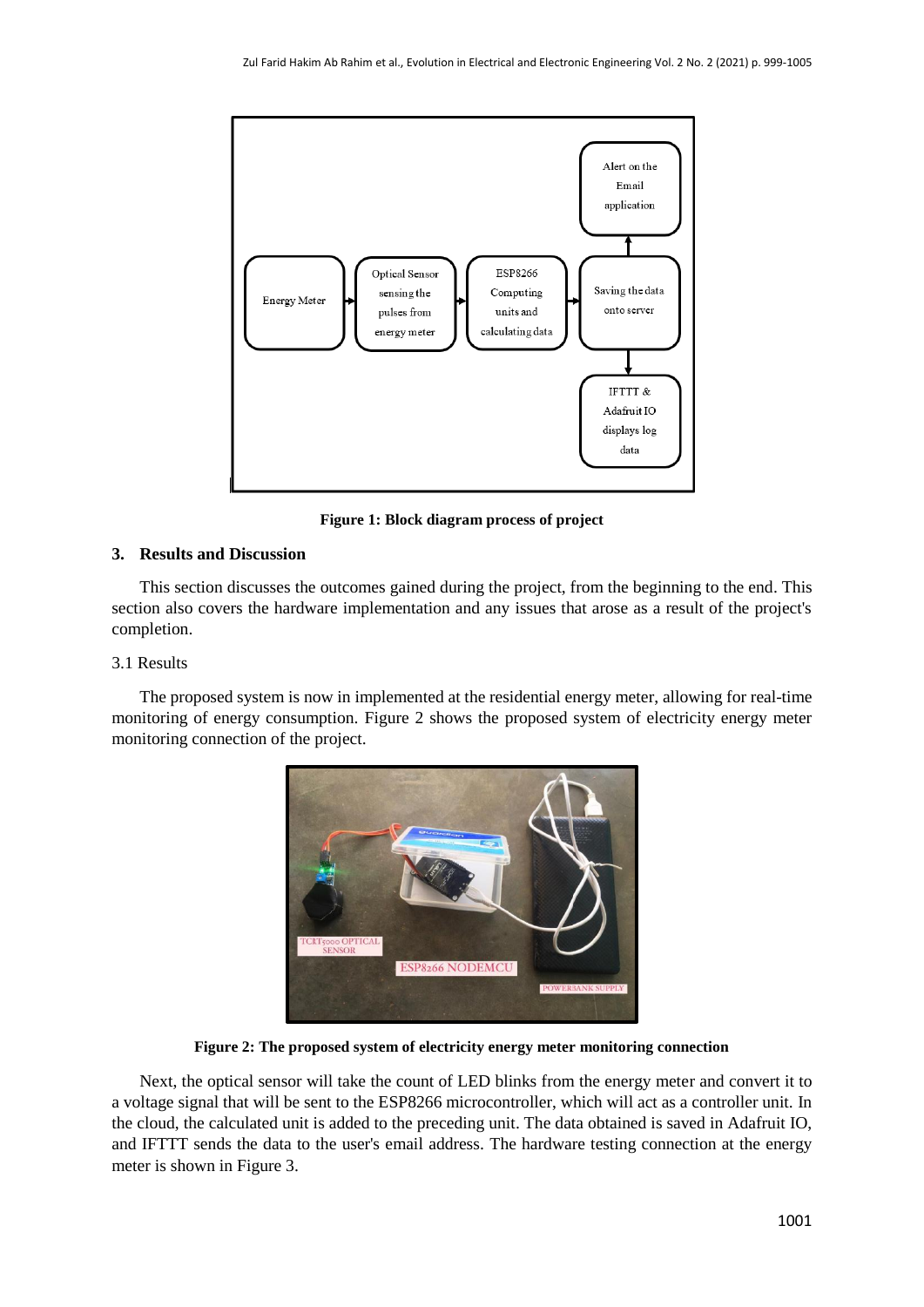

**Figure 3: Overview of the hardware testing connection at energy meter**

The meter readings received at the cloud are tabulated, as shown in Figure 4, and contain the consumption unit and rate. Figure 4 is referred to every 10 minutes consumption unit in 1 hour. After testing, the total energy used for one hour is 0.38556 kWh, or RM0.0839.

| Time (Every 10<br><b>Minutes</b> ) | <b>Consumption Unit</b><br>(kWh) | Rate (RM) |
|------------------------------------|----------------------------------|-----------|
| $0 - 10$ Minutes                   | 0.05931                          | 0.0129    |
| $10 - 20$ Minutes                  | 0.06042                          | 0.0132    |
| $20 - 30$ Minutes                  | 0.06284                          | 0.0136    |
| $30 - 40$ Minutes                  | 0.06576                          | 0.0143    |
| $40 - 50$ Minutes                  | 0.06729                          | 0.0147    |
| $50 - 60$ Minutes                  | 0.06994                          | 0.0152    |
| Total                              | 0.38556                          | 0.0839    |

**Figure 4: Output of consumption unit in every 10 minutes**

The user can choose a threshold value below which an email should be sent, as shown in Figure 4. If the data on the bill feed is higher than or equal to the value selected by the user, the information will be emailed to the user. Figure 5 shows the bill rate value that the user wants to specify as the trigger. The trigger value in this project is set to 2, which is 2 Ringgit Malaysia.

| <b>Monitor a feed on Adafruit IO</b> |  |  |
|--------------------------------------|--|--|
| Feed                                 |  |  |
| Bill                                 |  |  |
| The name of the feed to check.       |  |  |
| Relationship                         |  |  |
| greater than or equal to             |  |  |
| Relationship between two values.     |  |  |
| Value                                |  |  |
| 2                                    |  |  |
| The value to compare against.        |  |  |

**Figure 5: Monitor a feed on Adafruit IO**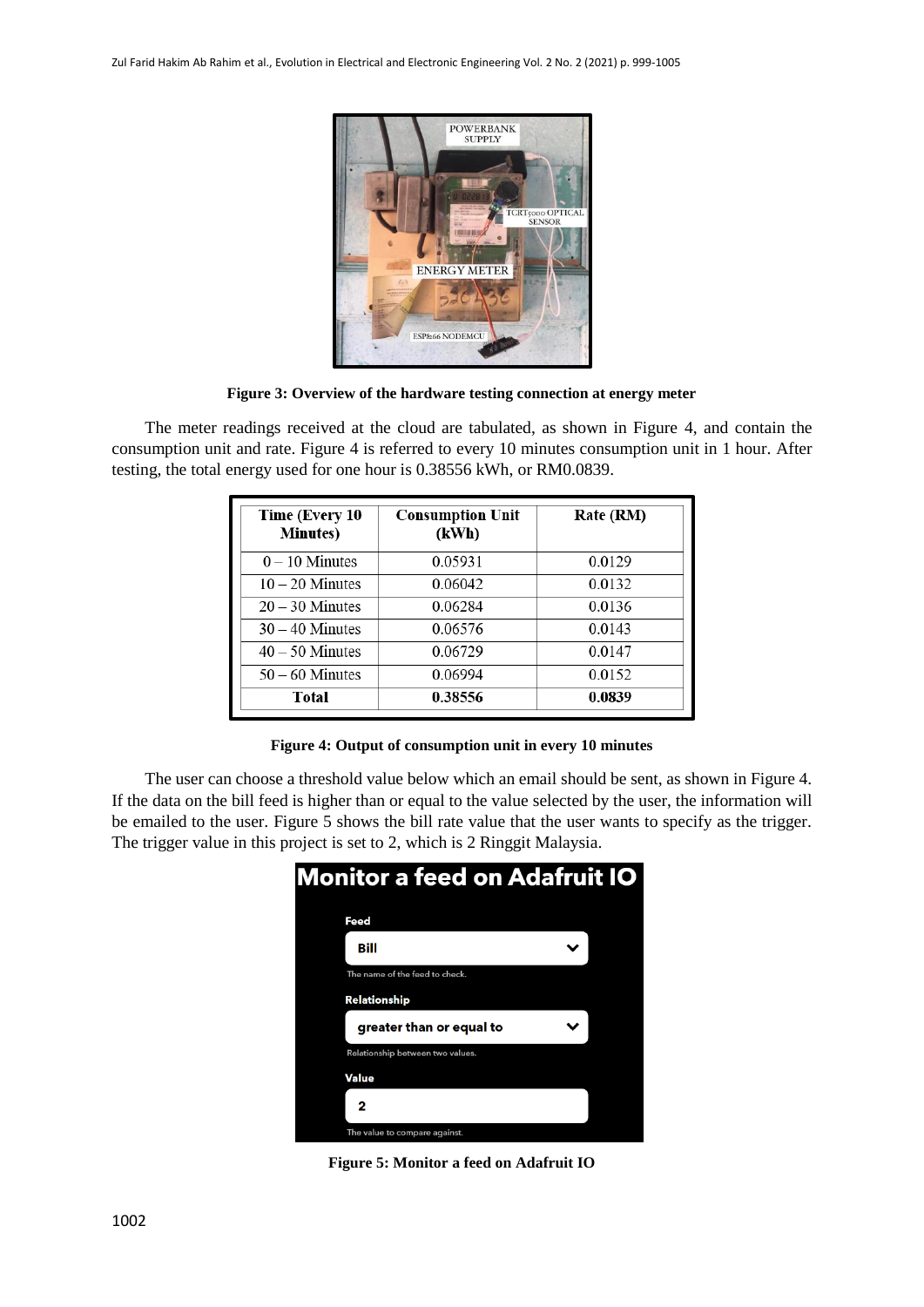The triggered data for an email layout that is sent to a user is shown in Figure 6. IFTTT is a website and smartphone application that allows you to automate tasks. Every time the data collected reaches the trigger threshold, an email will be sent to the user. This application is highly user-friendly and does not need a great deal of interface knowledge.



**Figure 6: IFTTT application triggered field for email layout**

The proper response is then returned if the captured trigger is a defined command. Figure 6 depicts the output of the email platform's triggered data. The bill's amount, the day's date, and the hour are all mentioned in the email. Figure 7 shows the consumption bill rate for the Day 1, as stated in Table 1. The information provided is clear and easy to grasp for the user. The meter reading may be obtained quickly and easily via the email app.



**Figure 7: Output of the triggered data sent by e-mail**

#### 3.2 Discussions

The analysis is based on a week's worth of data. The unit consumption is carried out every minute, and it is uploaded to the cloud every 10 minutes. In the case of a power loss, the controller re-initializes and gets the previous value stored in the cloud on a request–response basis. At first, the pulses are detected every 1 minute, and the associated units are gathered. Every 10 minutes, the most recent computed value (units) is sent to the cloud for storage. When data is successfully transmitted, an acknowledgement is sent. The tariff rate in use is 0.218 based on Tenaga Nasional Berhad tariff.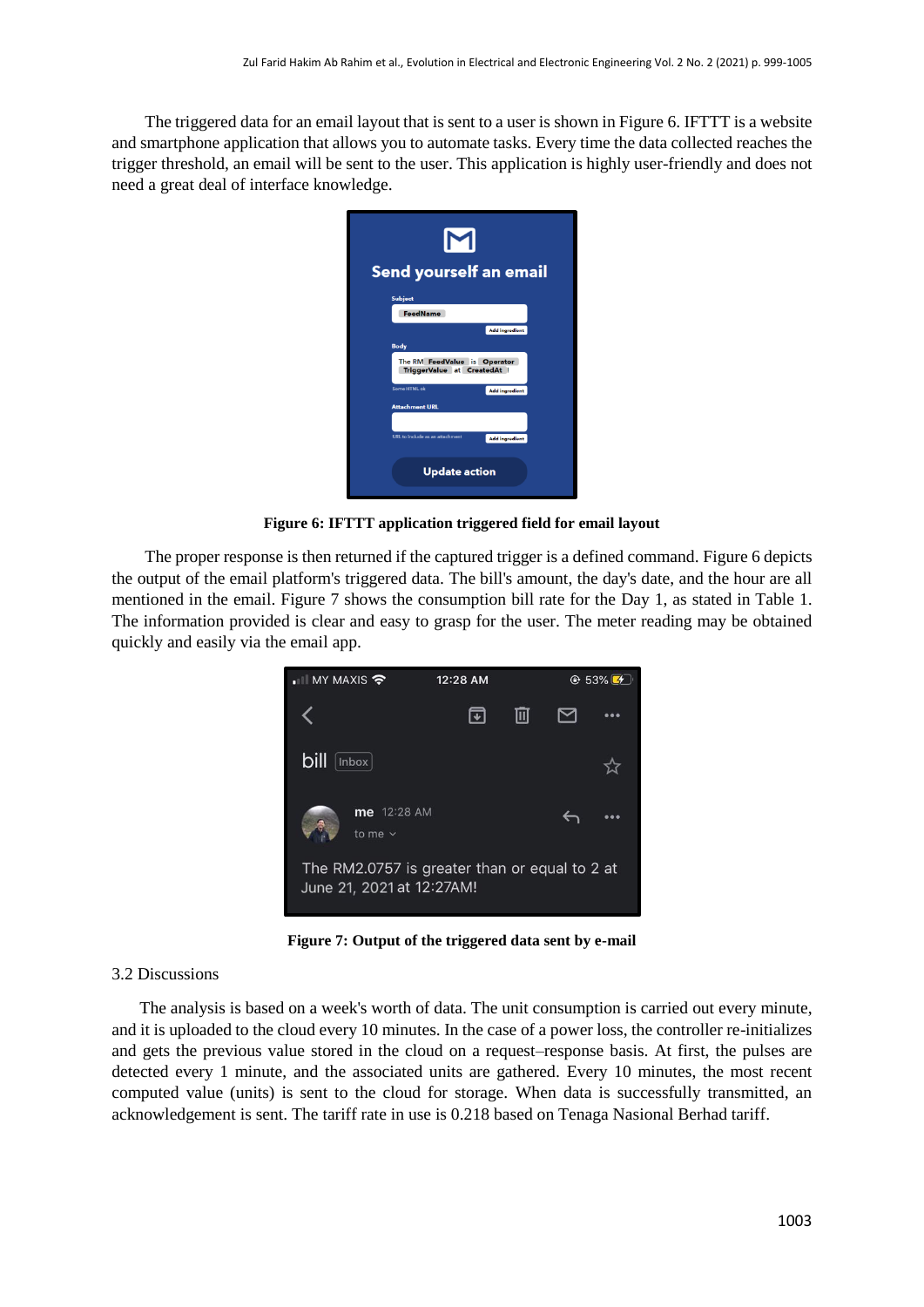Table 1 shows the variations in time and consumption unit over the course of a week. For seven days in a row, data was collected. The total energy used throughout the course of seven days is 69.89999 kWh, costing RM15.24.

| Day | <b>Energy Usage (kWh)</b> | Rate (RM) |
|-----|---------------------------|-----------|
|     | 9.52164                   | 2.0757    |
| 2   | 9.74331                   | 2.1240    |
| 3   | 9.81279                   | 2.1392    |
|     | 9.90146                   | 2.1585    |
|     | 10.33101                  | 2.2522    |
| 6   | 10.01947                  | 2.1842    |
|     | 10.57031                  | 2.3043    |

**Table 1: The differences of time and energy usage in a week**

The collected data is analyzed to identify the consumer's consumption patterns in a week. The analysis reveals the consumer's base, peak, and average consumption levels. Real-time data may be used to conduct a more thorough analysis of the monthly consumption rate. Any time of the day can be identified as the highest consumption period.

The x-axis shows time in seven-day intervals, while the y-axis shows the amount of energy used. Figure 8 shows the consumer's consumption behaviour during a seven-day period. The research determines the consumer's base, peak, and average consumption. The data for the first day is 9.52164 kWh, as seen in the graph below, and it continued for a week. Day 7 had the highest peak of 10.57031 kWh. Based on all data obtained for a week, the average consumption unit is 9.9857 kWh.



**Figure 8: Consumption unit per day**

The project inadvertently involves a lot of testing since an optical sensor detects a change in a physical parameter, such as LED blinks, that correlates to a billing rate change. Next, data was collected according to a predetermined period as a parameter to measure overall energy usage. Time intervals of every 10 minutes, every 1 hour every day, and every 7 days were used to complete the project. When heavy-load equipment such as a laptop and television are utilised from afternoon until nighttime, more energy is used. As a result, because individuals utilise electrical devices to perform work throughout the day, energy consumption is higher.